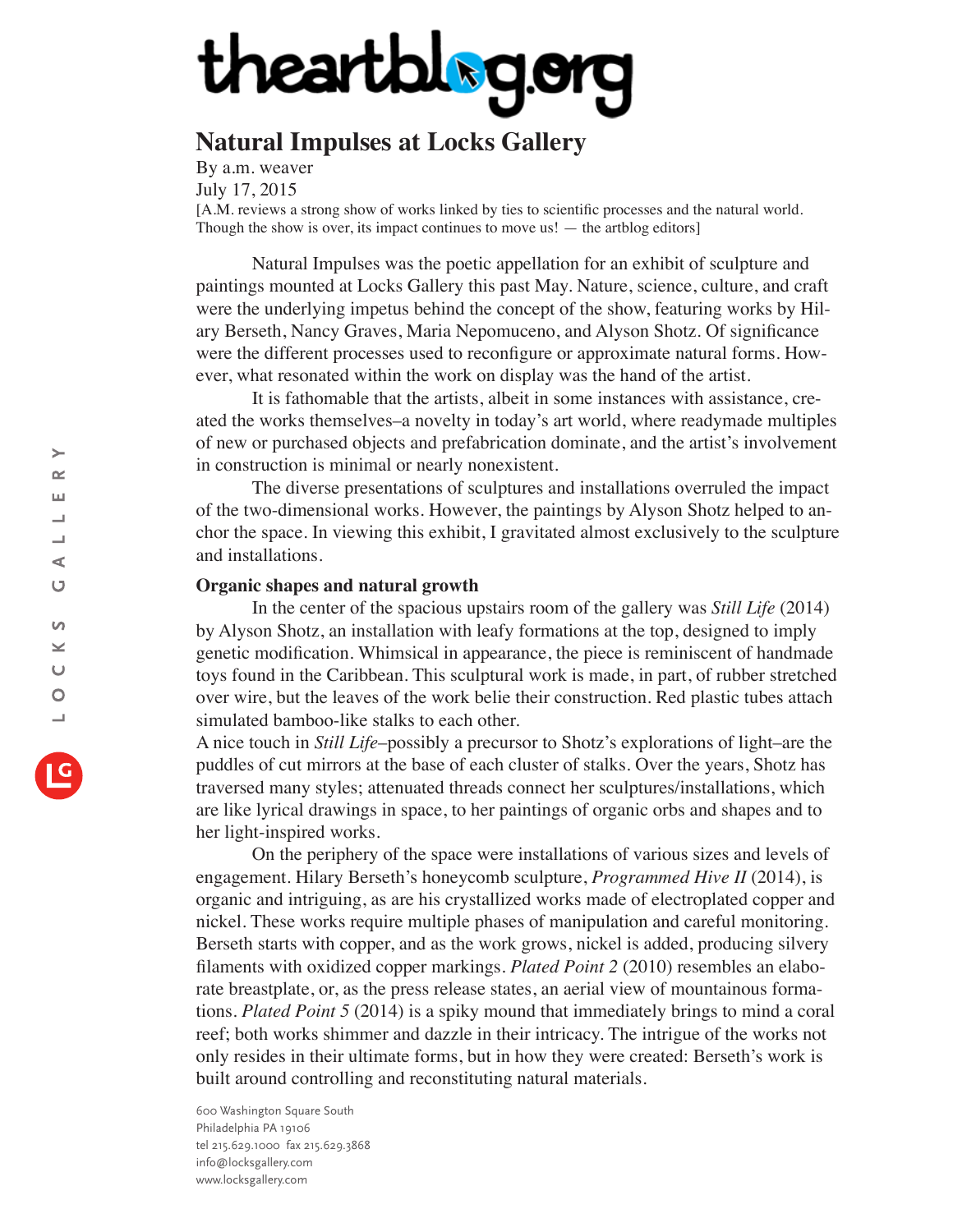

Hilary Berseth, *Plated Point 5* (2014-15), copper, nickel on plaster, and steel base, 22 x 22x 18 in (Base: 30 x 22x 22 in)

## **Subtle feminist messages**

Brazilian artist Maria Nepomuceno created a serpentine installation in the corner of the gallery that crawled up the walls and extended across space, anchored by circular blue beaded mats strategically placed on the wall and floor. The mats loosely infer placentas with umbilical cords attached. At first glance, these woven beadworks appear to be macramé or made from another type of material. There is an earthenware urn and a bowl included in the installation as well. *Untitled* (2014) is a cross between a partially constructed room or intimate space and a symbolic abstract structure.

A viewer might assess that the innocuous modernistic chair at the center of the piece is a little out of place; should the artist have chosen a design type that more closely related to the overall concept of the installation? The chair, in its pivotal location, seats a blue beaded pod that cradles several small gourds. The use of beads, gourds, urns, and the process of weaving are cultural references particular to "women's work". The capriciousness and severity of the implied forms in this untitled piece coexist and serve as counterbalances.